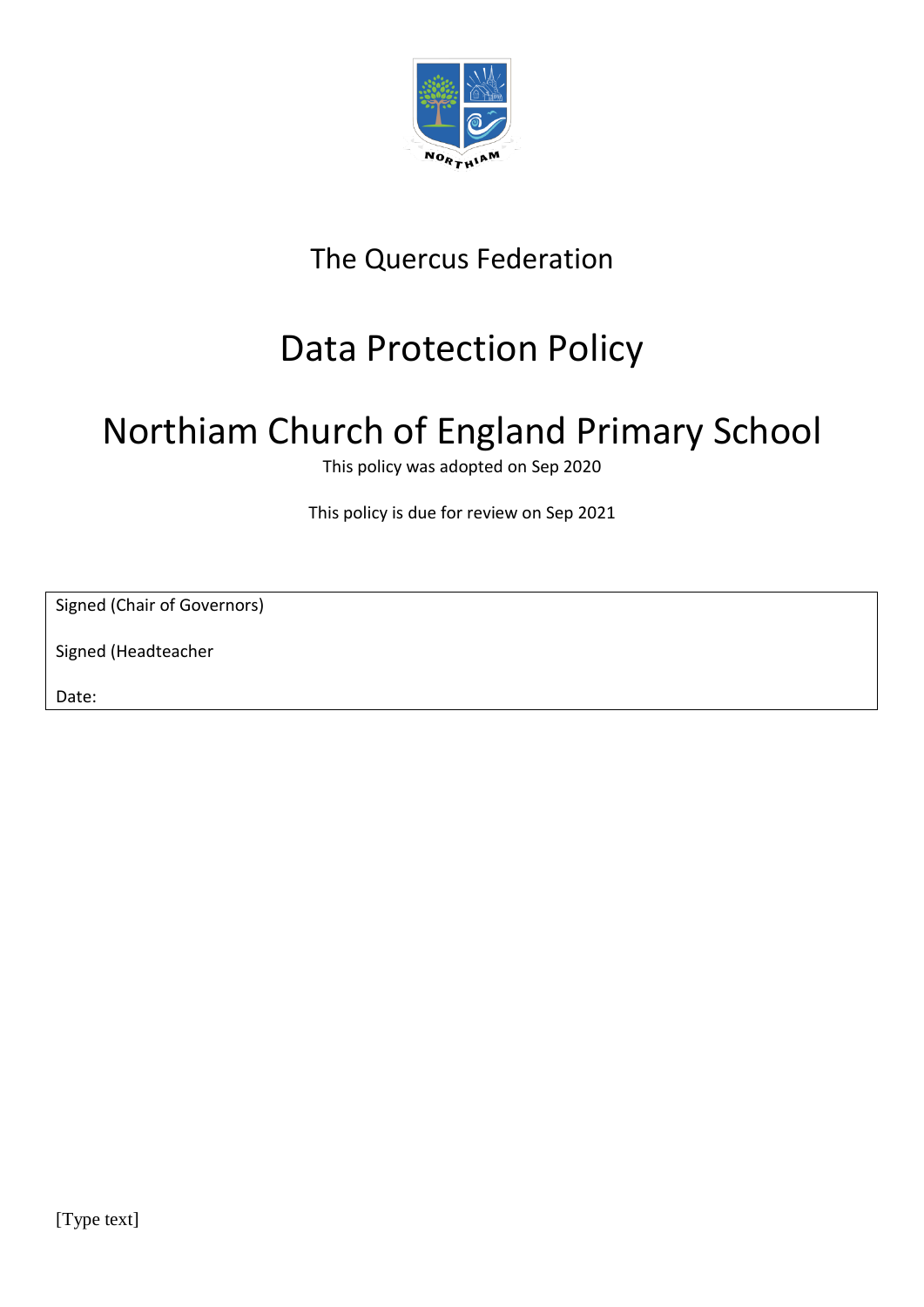

| <b>CONTENTS</b>                            |   |
|--------------------------------------------|---|
| Data Protection Policy                     | 3 |
| Introduction                               | 3 |
| <b>Purpose and Scope</b>                   | 3 |
| Responsibilities                           | 3 |
| What is Personal Information               | 3 |
| <b>Data Protection Principles</b>          | 4 |
| <b>Privacy Notices</b>                     | 4 |
| Notification                               | 5 |
| <b>Provision of Data</b>                   | 5 |
| Individuals right to access their personal | 5 |
| information                                |   |
| Inaccurate Data                            | 5 |
| Photographs                                | 6 |
| Data Storage/Disposal                      | 6 |
| <b>Review</b>                              | 6 |
| Contacts                                   | 6 |
| Appendix One                               |   |
| Appendix Two                               | 9 |

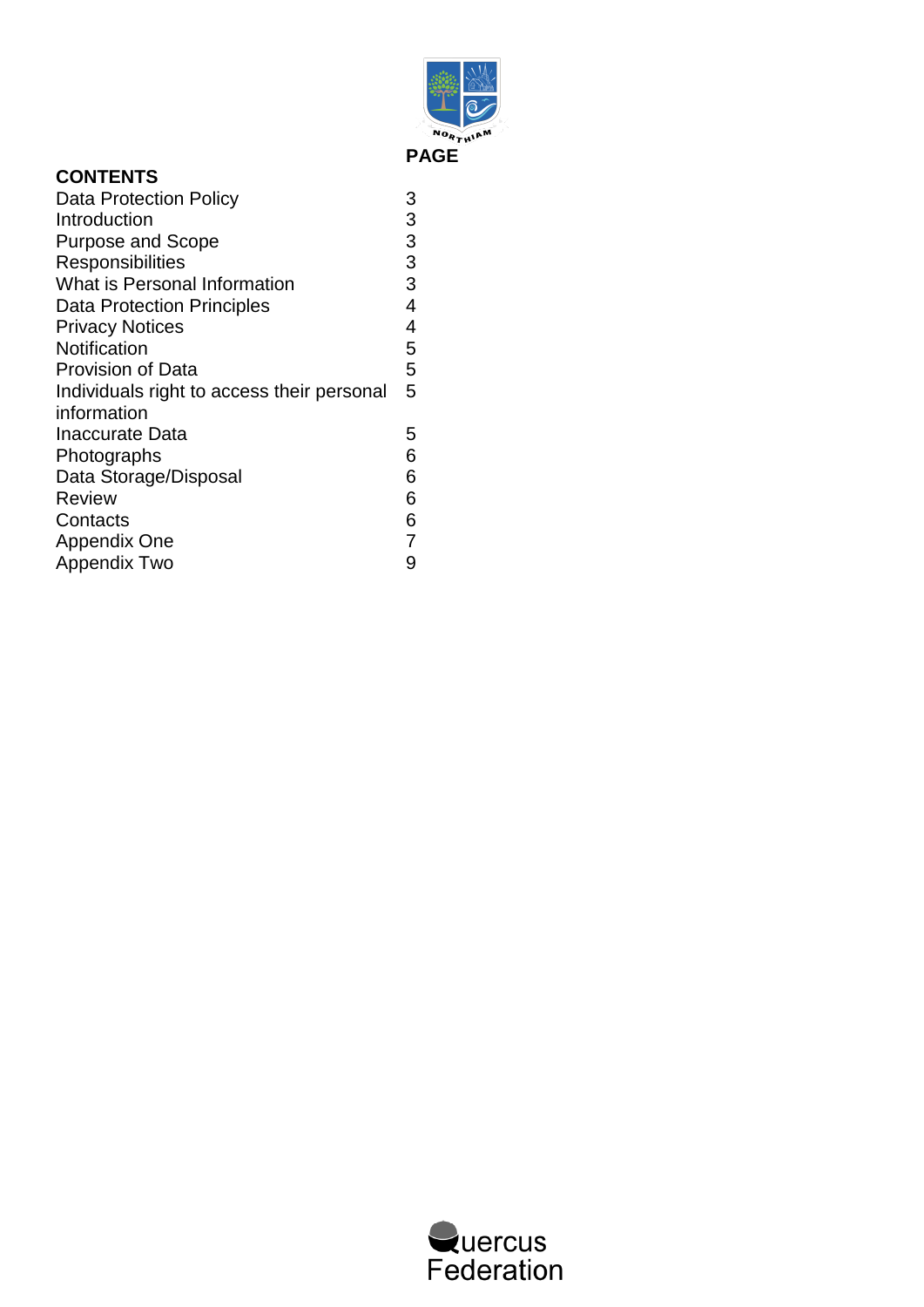

## **Data Protection Policy**

This document is a statement of the aims and principles of Northiam CE Primary School for ensuring the confidentiality of sensitive information relating to staff, pupils, parents, carers and governors.

## **Introduction**

Northiam CE Primary School collects and uses personal information about staff, pupils, parents and other individuals who come into contact with the schools within the Federation. This information is gathered in order to enable the school to provide education and other associated functions. In addition, there may be a legal requirement to collect and use information to ensure that the Federation complies with its statutory obligations.

## **Purpose and Scope**

This policy is intended to ensure that personal information is dealt with correctly and securely and in accordance with the Data Protection Act 1998, and other related legislation. It will apply to information regardless of the way it is collected, used, recorded, stored and destroyed, and irrespective of whether it is held in paper files or electronically.

This policy applies to all employees, governors, contractors and temporary staff working for the Federation.

## **Responsibilities**

The governors have overall responsibility for compliance with the Data Protection Act 1998.

The Head of School is responsible for ensuring compliance with the Data Protection Act 1998 and this policy within the day-to-day activities of the Northiam CE primary School. The Head of School is responsible for ensuring that appropriate training is provided for all staff.

All members of staff, or contractors who hold or collect personal data, are responsible for their own compliance with the Data Protection Act 1998 and must ensure that personal information is kept and processed in line with the Act.

Non-compliance with the requirements of the Data Protection Act 1998 by a member of staff could lead to serious action being taken by third parties against the Federation and is therefore considered a disciplinary matter.

## **What is Personal Information?**

Personal information or data is defined as data that relates to a living individual who can be identified from that data, or other information held. It covers both facts and opinions about the individual, but need not be sensitive information. It can be as little as a name and address. Such data can be part of a computer record or manual record.

**Data Protection Principles** 

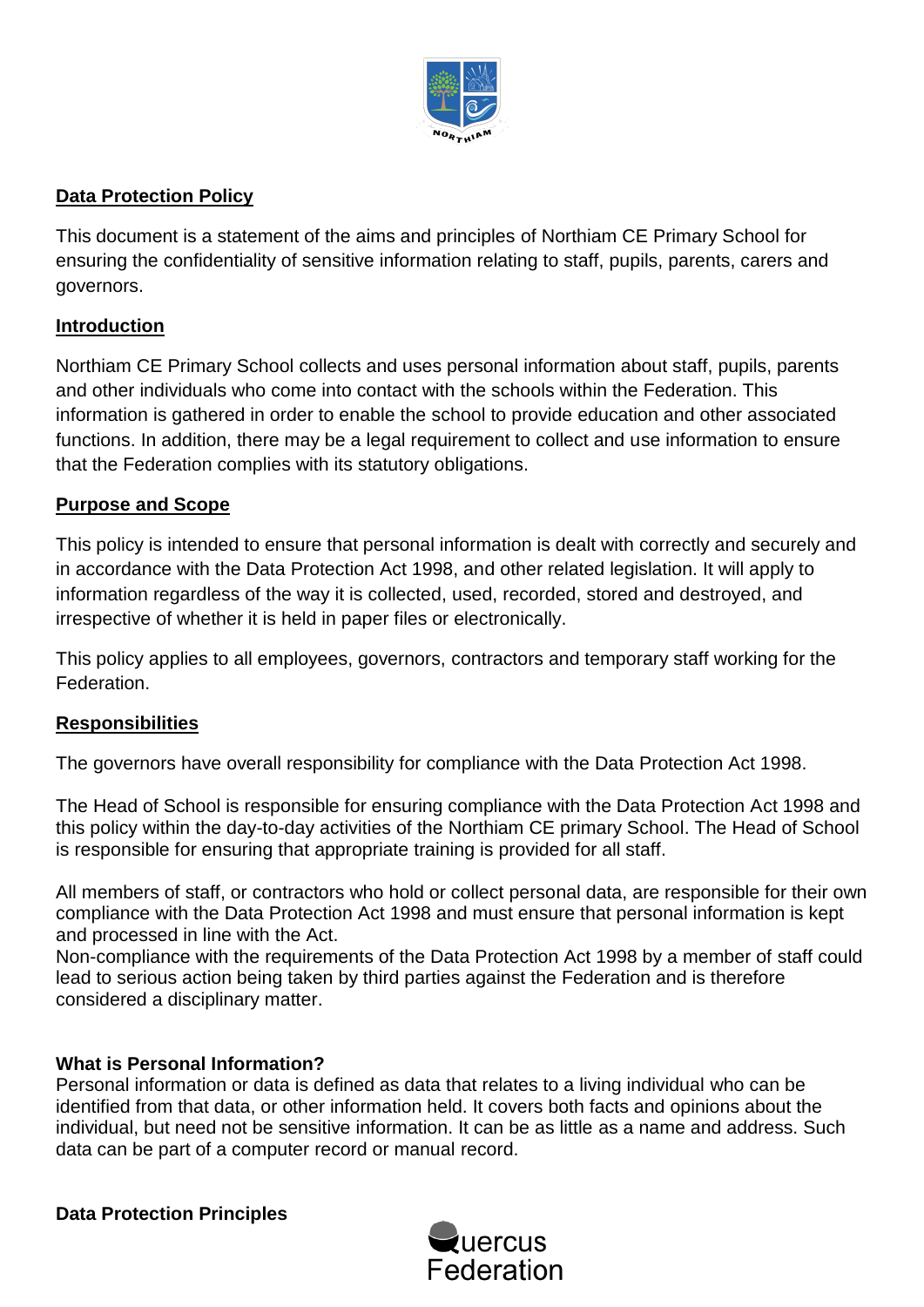

The Data Protection Act 1998 establishes eight enforceable principles that must be adhered to at all times:

1. Personal data shall be processed fairly and lawfully;

2. Personal data shall be obtained only for one or more specified and lawful purposes;

3. Personal data shall be adequate, relevant and not excessive;

4. Personal data shall be accurate and where necessary, kept up to date;

5. Personal data processed for any purpose shall not be kept for longer than is necessary for that purpose or those purposes;

6. Personal data shall be processed in accordance with the rights of data subjects under the Data Protection Act 1998;

7. Personal data shall be kept secure i.e. protected by an appropriate degree of security;

8. Personal data shall not be transferred to a county or territory outside the European Economic Area, unless that country or territory ensures an adequate level of data protection.

The school is committed to maintaining the above principles at all times. Therefore the school will:

 $\Box$  Inform individuals why the information is being collected when it is collected;

- $\Box$  Inform individuals when their information is shared, and why and with whom it was shared;
- $\Box$  Check the quality and the accuracy of the information it holds:
- $\Box$  Ensure that information is not retained for longer than is necessary;
- $\Box$  Ensure that, when obsolete information is destroyed, it is done appropriately and securely;

 $\Box$  Ensure that clear and robust safeguards are in place to protect personal information from loss, theft and unauthorised disclosure, irrespective of the format in which it is recorded (e.g. manual or electronic);

 $\Box$  Share information with others only when it is legally appropriate to do so;

 $\Box$  Set out procedures to ensure compliance with the duty to respond to requests for access to personal information, known as Subject Access Requests;

□ Ensure our staff are aware of and understand our policies and procedures.

## **Privacy Notices**

Whenever information is collected about individuals they must be made aware of the following:

- $\Box$  The identity of the data controller, e.g. the school within the Federation
- $\Box$  The purpose that the information is being collected for;

 $\Box$  Any other purposes that it may be used for;

Who the information will or may be shared with; and

 $\Box$  How to contact the data controller.

The individual concerned must be made aware of the above as soon as information starts to be gathered about him/her.

Please see Appendix One for the Schools Privacy Notice.



**Notification**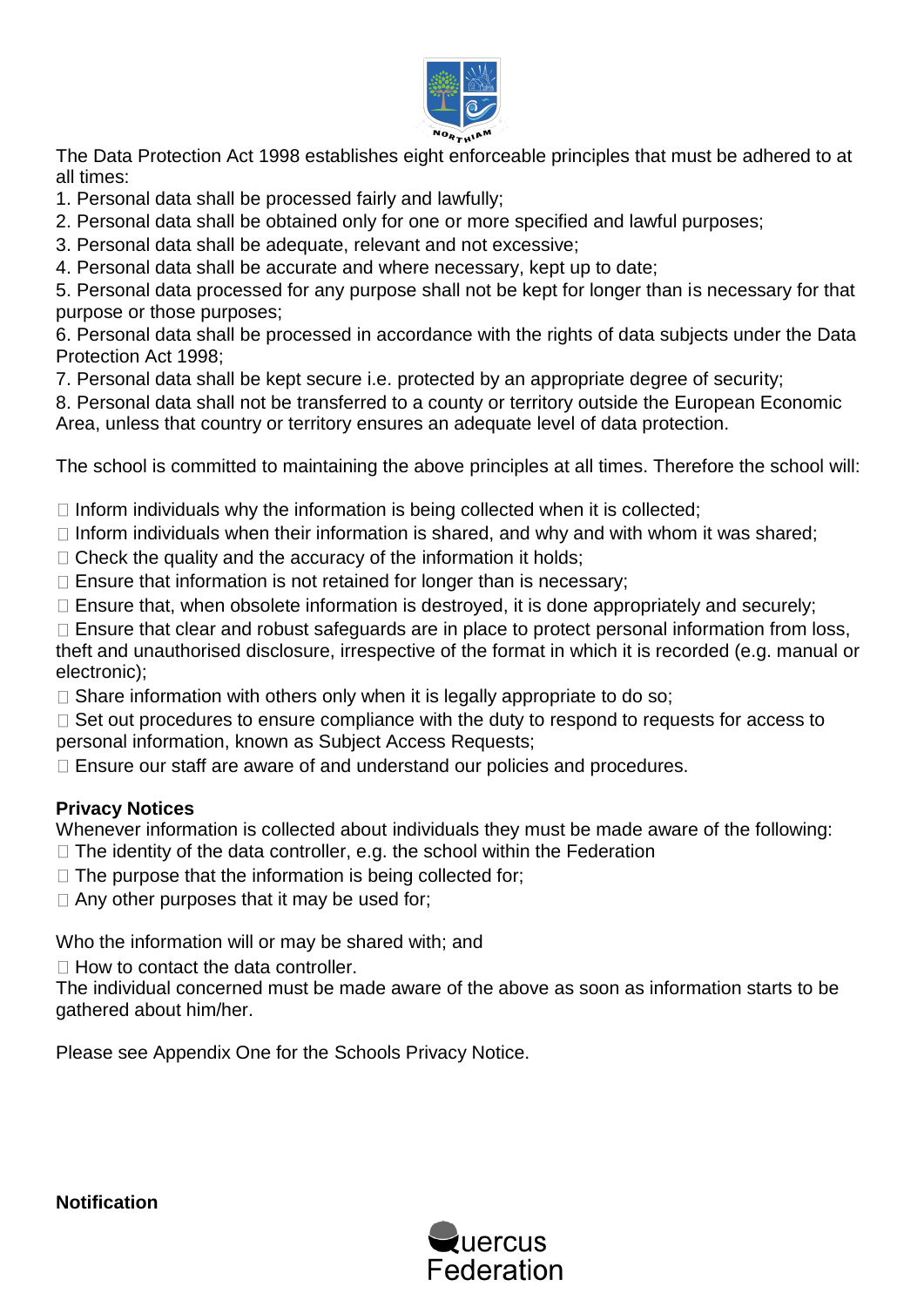

The Data Protection Act 1998 requires every data controller who is processing personal data, to notify and renew their notification on an annual basis. The Information Commissioner maintains a public register of data controllers, in which schools within the Federation are registered.

## **Provision of Data**

It is a criminal offence to knowingly or recklessly obtain or disclose information about an individual without legitimate cause. Relevant, confidential data should only be given to individuals as specified by the Head of School.

**The individual's right to access their personal information (Subject Access Request)**Any person whose details are held by the Federation is entitled under the Data Protection Act 1998 to ask for a copy of all information held about them (or child for whom they are responsible). When a request is received it must be dealt with promptly; a response must be provided as soon as possible and within 40 calendar days.

The school may make a charge of up to £10.00 for responding to a subject access request and additional photocopying charges will apply for access to a pupil's educational record. When providing the information the school must also provide a description of why the information is processed, details of anyone it may be disclosed to and the source of the data.

Please see Appendix Two for the Subject Access Request Procedure.

#### **Inaccurate Data**

If an individual complains that the personal data held about them or a child for whom they are responsible is wrong, incomplete or inaccurate, this should be investigated thoroughly**,** including checking with the source of the information.

In the meantime a caution should be marked on the data that there is a question mark over its accuracy.

#### **Photographs**

Whether or not a photograph comes under the Data Protection Act 1998 is a matter of interpretation and quality of the photograph. However, the school takes the matter extremely seriously and seeks to obtain parents' permission for the use of photographs outside the school and in particular, to record their wishes if they do not want photographs to be taken of their children.

#### **Data Storage/Disposal**

The school will keep data for a period of 5 years from the date a pupil leaves a school within the Federation. After this time period, data is shredded and destroyed. In addition, the school will archive data using Local Authority facilities in line with Local Authority requirements and procedures.

#### **Review**

This policy will be reviewed as it is deemed appropriate, but no less frequently than every 2 years. The policy review will be undertaken by the Head of School and the Governing Body's Policies Working Party.

#### **Contacts**

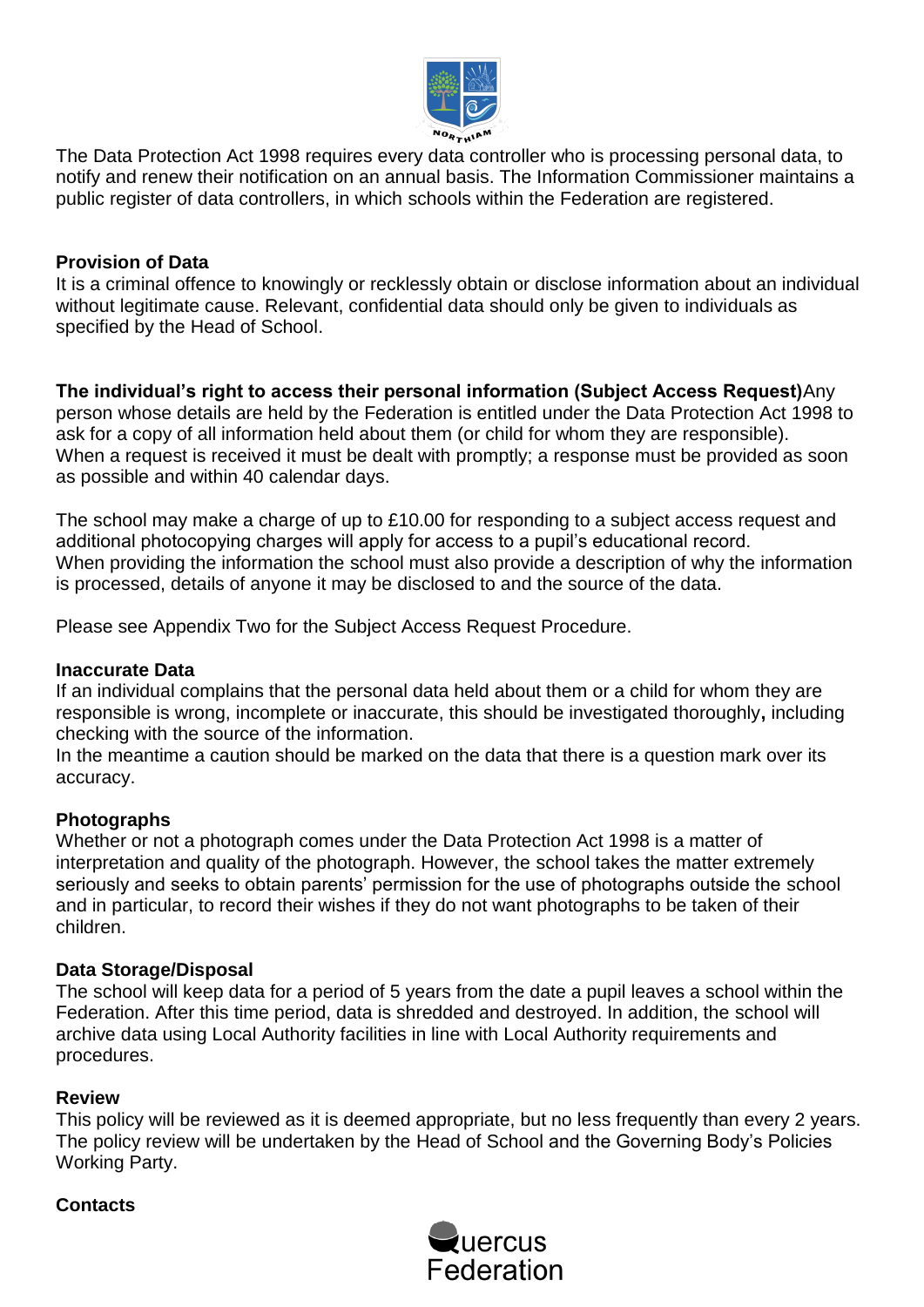

If you have any enquires in relation to this policy, please contact the Head of School who will also act as the contact point for any Subject Access Requests.

Further advice and information is available from the Information Commissioner's Office, www.ico.org.uk or telephone 0303 123 1113.

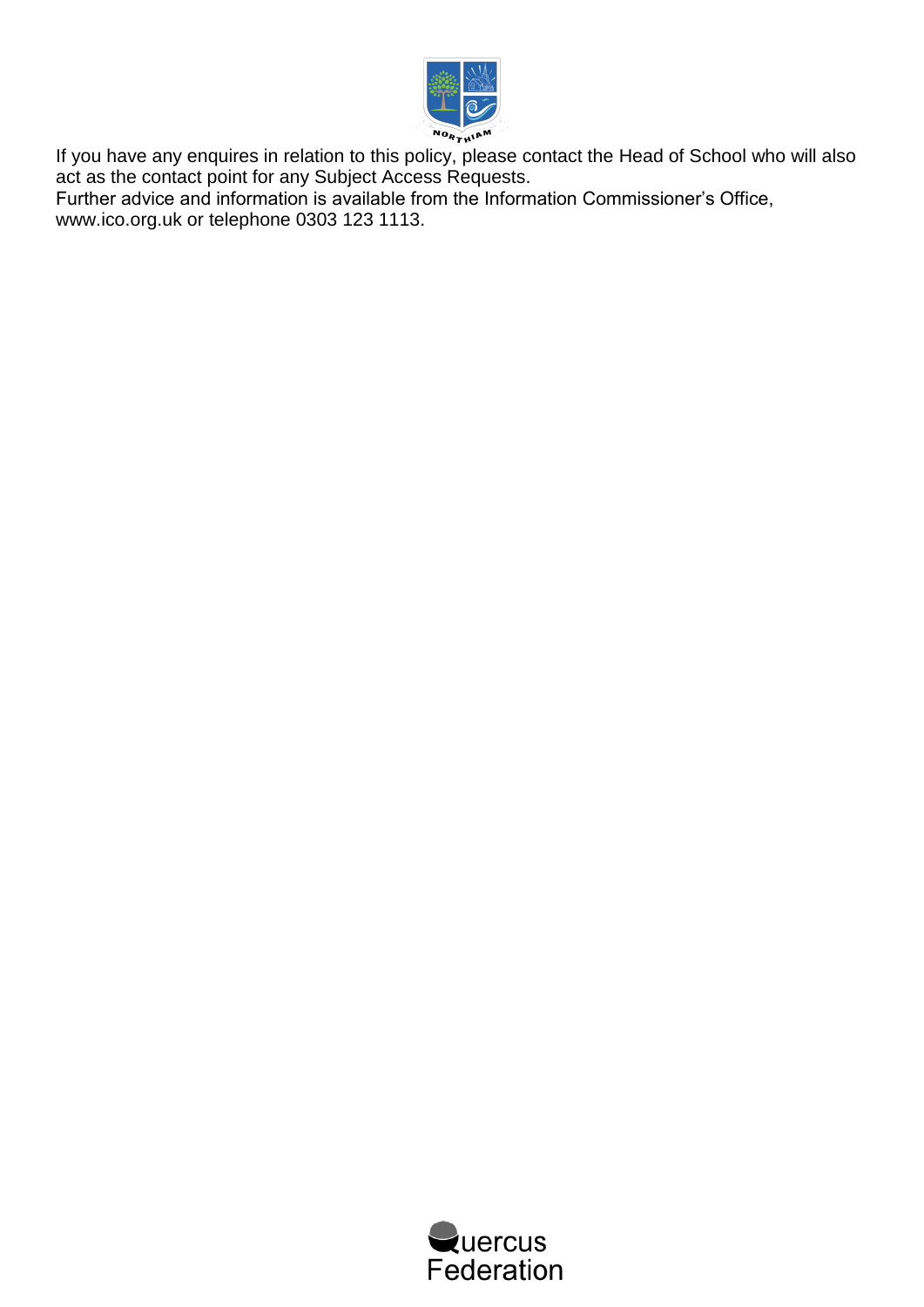

## **Appendix One**

## **Northiam CE Primary School Privacy Notice**

Northiam CE Primary School process personal information about their pupils and the school is a 'data controller' for the purposes of the Data Protection Act 1998. We collect information from you and may receive information about your child from their previous school.

We hold and use your child's information to support their teaching and learning, monitor and report on their progress, provide them with pastoral care and to assess how well the schools within the Federation are doing.

The information we hold includes you and your child's contact details, national curriculum assessment results, attendance information\*, ethnic group, special educational needs and any relevant medical information.

We will not give information about you to anyone outside the school without your permission unless the law and our policies permit it. We are required by law to pass some of your information to East Sussex County Council and to the Department for Education.

## **YOU CAN ASK TO SEE THE INFORMATION WE HOLD ABOUT YOU**

If you wish to see a copy of the information we hold and share about you or your child then please contact the Head of School in writing

#### . **East Sussex County Council**

If you need to know more about how East Sussex County Council stores and uses your information please see their website: www.eastsussex.gov.uk/dataprotection.

If you are unable to access this website, please contact:

Information Governance Officer, Children's Services, East Sussex County Council, County Hall, St Anne's Crescent, Lewes, BN7 1UE. Telephone Number: 01273 335645, email: CS.DPA@eastsussex.gov.uk or website: www.eastsussex.gov.uk

#### **Department for Education**

If you need to know more about how the Department for Education stores and uses your information please see their website:

http://media.education.gov.uk/assets/files/doc/w/what%20the%20department%20does%20with%2 0data%20o n%20pupils%20and%20children.docIf you are unable to access these websites, the Department for Education can send you a copy of this information. Please contact:

Public Communications Unit, Department for Education, Sanctuary Buildings, Great Smith Street, London, SW1P 3BT. Telephone Number: 0870 000 2288 or websites:

http://www.education.gov.uk/help/contactus / www.education.gov.uk

**Appendix Two** 

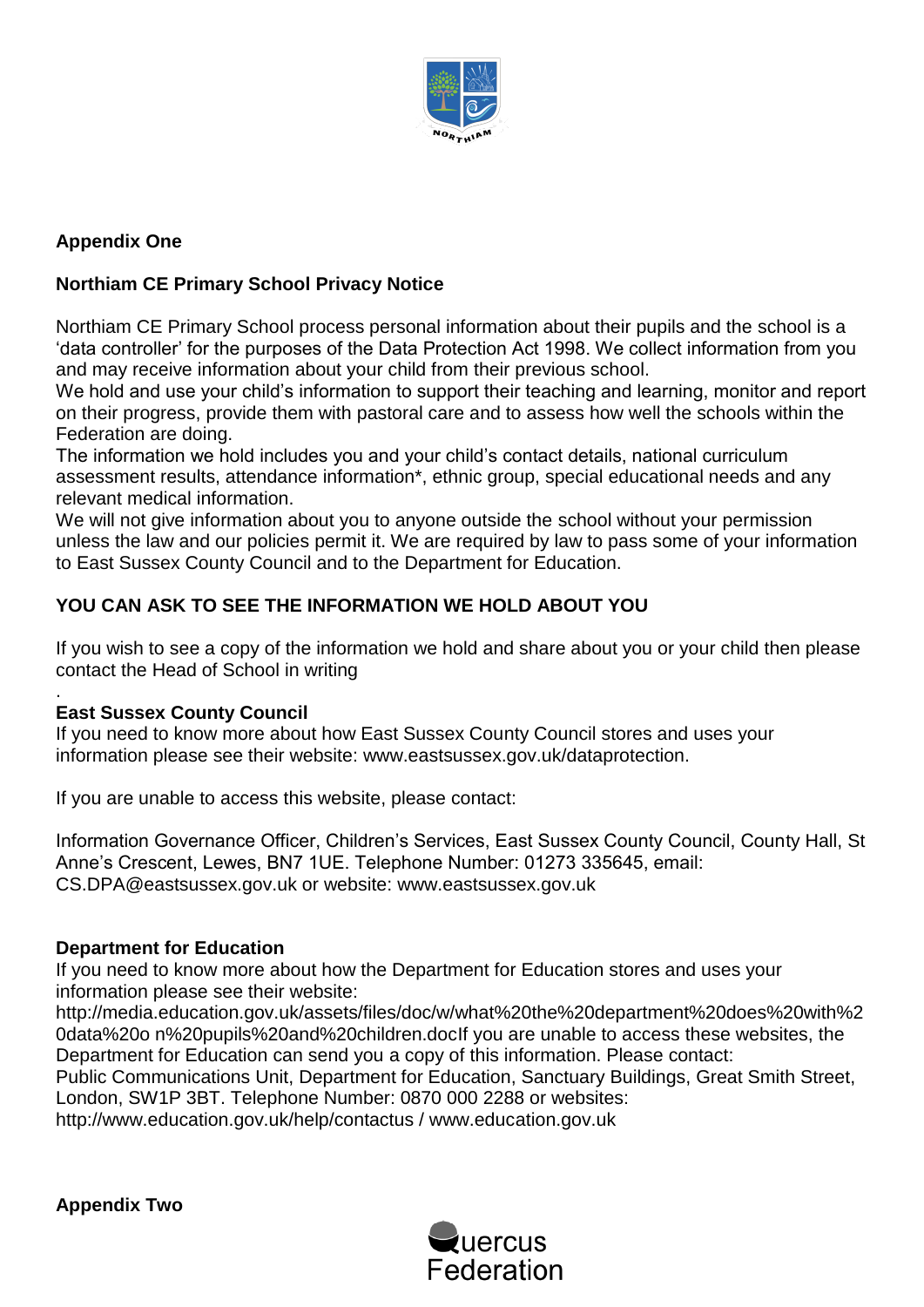

### **Procedures for responding to Subject Access Requests made under the Data Protection Act 1998 or Education (Pupil Information) (England) Regulations 2005 Rights of access to information:**

There are two distinct rights of access to the information held by schools about pupils. 1. Under the Data Protection Act 1998 any individual has the right to make a request to access the personal information held about them.

2. Under the Education (Pupil Information) (England) Regulations 2005, a parent or legal guardian has the right to access their child's educational record.

## **Timescales for dealing with requests:**

If a parent/legal guardian makes a request for information that contains, wholly or in part, an educational record, the Federation must respond within 15 school working days. If a parent/legal guardian makes a subject access request just for personal information outside the

educational record, the Federation must respond promptly and at most within 40 calendar days.

## **Withholding information:**

The Federation can withhold information if providing the information:

- $\Box$  is likely to cause harm to the physical or mental health of the pupil or another person;
- $\Box$  would reveal a child is at risk of abuse;
- □ would reveal information about adoption or parental orders;
- $\Box$  would reveal information about third parties.

## **A subject access request**

1. Requests for information must be made in writing, which includes email, to the Head of School and be addressed to your School within the Federation. If the initial request does not clearly identify the information required, then further enquiries will be made.

2. The identity of the requester must be established before the disclosure of any information and checks should also be carried out regarding proof of relationship to the child. Evidence of identity can be established by requesting production of: passport

□ driving licence

- $\Box$  utility bills with the current address
- □ Birth/Marriage Certificates
- □ P45/P60
- □ Credit card or mortgage statement

*This list is not exhaustive.* 

3. Any individual has the right of access to information held about them. However, with children, this is dependent upon their capacity to understand (normally age 12 or above) and the nature of the request. The Head of School should discuss the request with the child and take their views into account when making a decision. A child with competency to understand can refuse to consent to the request for their records. Where the child is not deemed to be competent an individual with parental responsibility or guardian shall make the decision on behalf of the child.